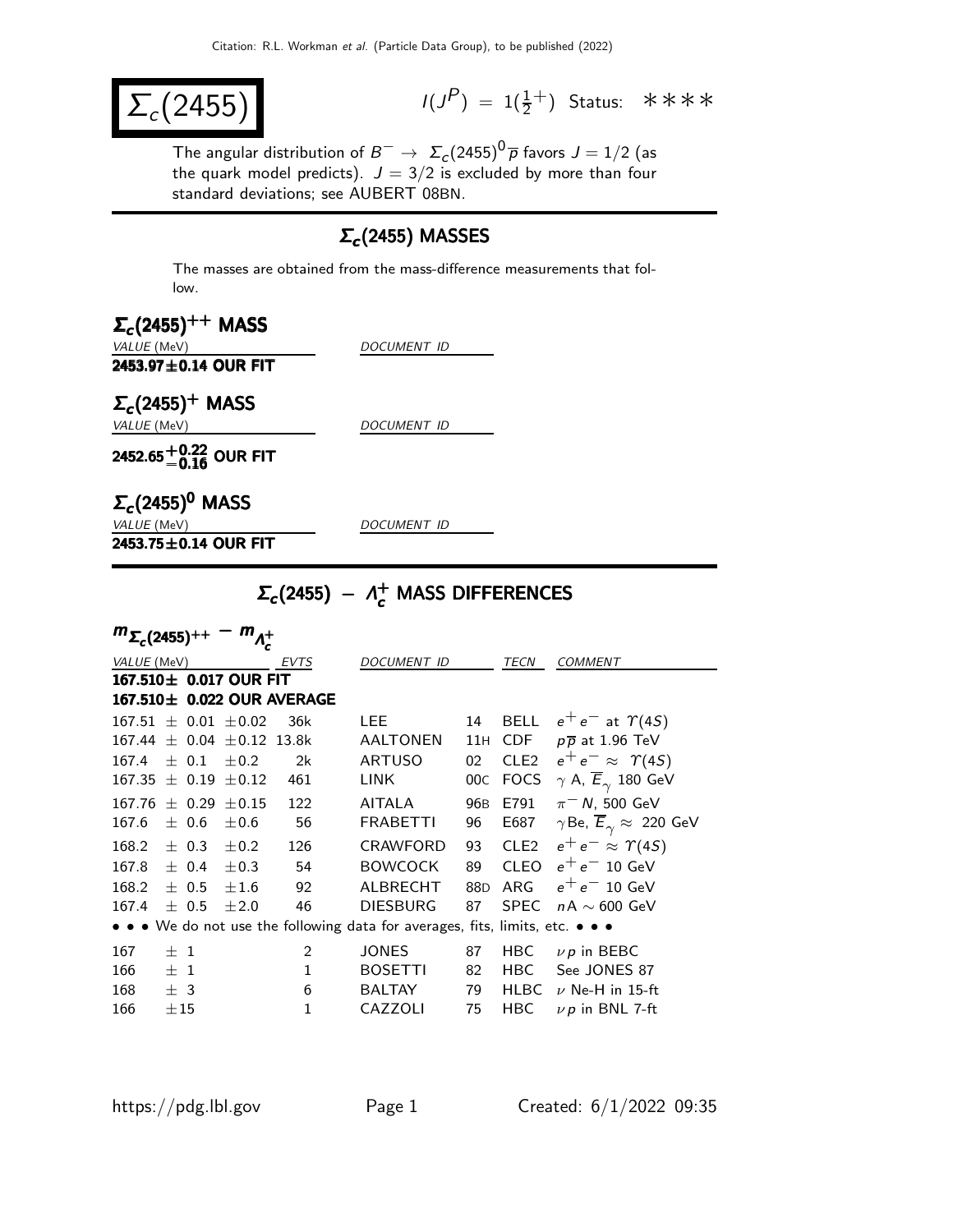| $m_{\Sigma_c(2455)^+}$ |                                                                                                     | $\cdot$ m <sub><math>\Lambda^+</math></sub>      |              |                                                                                                           |                 |                  |                                                                |
|------------------------|-----------------------------------------------------------------------------------------------------|--------------------------------------------------|--------------|-----------------------------------------------------------------------------------------------------------|-----------------|------------------|----------------------------------------------------------------|
| VALUE (MeV)            |                                                                                                     |                                                  | EVTS         | DOCUMENT ID                                                                                               |                 | TECN             | <b>COMMENT</b>                                                 |
|                        |                                                                                                     | 166.19 $^{+0.16}_{-0.08}$ OUR FIT                |              |                                                                                                           |                 |                  |                                                                |
|                        |                                                                                                     | 166.19 <sup><math>+0.15</math></sup> OUR AVERAGE |              |                                                                                                           |                 |                  |                                                                |
|                        | $166.17 \pm 0.05 \begin{array}{c} +0.16 \\ -0.07 \end{array}$                                       |                                                  |              | YELTON                                                                                                    | 21              |                  | BELL $e^+e^-$ at $\Upsilon(nS)$                                |
|                        | 166.4 $\pm$ 0.2 $\pm$ 0.3                                                                           |                                                  | 661          | AMMAR                                                                                                     | 01              | CLE <sub>2</sub> | $e^+e^- \approx \Upsilon(4S)$                                  |
|                        |                                                                                                     |                                                  |              | • • • We do not use the following data for averages, fits, limits, etc. • • •                             |                 |                  |                                                                |
|                        | $168.5 \pm 0.4 \pm 0.2$                                                                             |                                                  | 111          | <b>CRAWFORD</b>                                                                                           | 93              | CLE <sub>2</sub> | See AMMAR 01                                                   |
| 168                    | ±3                                                                                                  |                                                  | $\mathbf{1}$ | <b>CALICCHIO</b>                                                                                          | 80              | HBC              | $\nu p$ in BEBC-TST                                            |
|                        | $m_{\Sigma_c(2455)^0} - m_{\Lambda_c^+}$                                                            |                                                  |              |                                                                                                           |                 |                  |                                                                |
| VALUE (MeV)            |                                                                                                     |                                                  | EVTS         | <i>DOCUMENT ID</i>                                                                                        |                 | <b>TECN</b>      | <b>COMMENT</b>                                                 |
|                        |                                                                                                     | 167.290±0.017 OUR FIT                            |              |                                                                                                           |                 |                  |                                                                |
|                        |                                                                                                     | 167.290±0.022 OUR AVERAGE                        |              |                                                                                                           |                 |                  |                                                                |
|                        | $167.29 \pm 0.01 \pm 0.02$<br>$167.28 \pm 0.03 \pm 0.12$                                            |                                                  | 32k<br>15.9k | LEE<br><b>AALTONEN</b>                                                                                    | 14<br>11H       | <b>CDF</b>       | BELL $e^+e^-$ at $\Upsilon(4S)$<br>$p\overline{p}$ at 1.96 TeV |
| 167.2                  |                                                                                                     |                                                  |              |                                                                                                           |                 |                  | CLE2 $e^+e^- \approx \Upsilon(4S)$                             |
|                        | $\pm 0.1$<br>$167.38 \pm 0.21 \pm 0.13$                                                             | ±0.2                                             | 2k           | <b>ARTUSO</b><br><b>LINK</b>                                                                              | 02 <sub>2</sub> |                  |                                                                |
|                        |                                                                                                     |                                                  | 362          |                                                                                                           | 00C             |                  | FOCS $\gamma$ A, $\overline{E}_{\gamma}$ 180 GeV               |
|                        | $167.38 \pm 0.29 \pm 0.15$                                                                          |                                                  | 143          | <b>AITALA</b>                                                                                             | 96 <sub>B</sub> | E791             | $\pi$ <sup>-</sup> N, 500 GeV                                  |
| 167.8                  | ±0.6                                                                                                | ±0.2                                             |              | <b>ALEEV</b>                                                                                              | 96              | <b>SPEC</b>      | $n$ nucleus, 50 GeV/ $c$                                       |
| 166.6                  | ±0.5                                                                                                | $\pm 0.6$                                        | 69           | <b>FRABETTI</b>                                                                                           | 96              | E687             | $\gamma$ Be, $\overline{E}_{\gamma} \approx 220$ GeV           |
| 167.1                  | $\pm 0.3$                                                                                           | ±0.2                                             | 124          | <b>CRAWFORD</b>                                                                                           | 93              | CLE <sub>2</sub> | $e^+e^- \approx \Upsilon(4S)$                                  |
| 168.4                  | $\pm\,1.0$                                                                                          | ±0.3                                             | 14           | <b>ANJOS</b>                                                                                              | 89 <sub>D</sub> | E691             | $\gamma$ Be 90-260 GeV                                         |
|                        |                                                                                                     |                                                  |              | • • • We do not use the following data for averages, fits, limits, etc. • • •                             |                 |                  |                                                                |
| 167.9                  | ±0.5                                                                                                | ±0.3                                             | 48           | $1$ BOWCOCK                                                                                               | 89              | <b>CLEO</b>      | $e^+e^-$ 10 GeV                                                |
| 167.0                  | ±0.5                                                                                                | ±1.6                                             | 70           | $1$ ALBRECHT                                                                                              | 88D             | ARG              | $e^+e^-$ 10 GeV                                                |
| 178.2                  | ±0.4                                                                                                | ±2.0                                             | 85           | <sup>2</sup> DIESBURG                                                                                     | 87              | <b>SPEC</b>      | $nA\sim 600\,\, \text{GeV}$                                    |
| 163                    | $\pm 2$                                                                                             |                                                  | $\mathbf{1}$ | <b>AMMAR</b>                                                                                              | 86              | EMUL $\nu$ A     |                                                                |
|                        | <sup>1</sup> This result enters the fit through $m_{\sum_{c}^{++}} - m_{\sum_{c}^{0}}$ given below. |                                                  |              |                                                                                                           |                 |                  |                                                                |
|                        |                                                                                                     |                                                  |              | <sup>2</sup> See the note on DIESBURG 87 in the $m_{\sum_{c=1}^{++}} - m_{\sum_{c=1}^{0}}$ section below. |                 |                  |                                                                |

#### $\Sigma_c$ (2455) MASS DIFFERENCES

| $m_{\Sigma_c(2455)^{++}} - m_{\Sigma_c(2455)^{0}}$<br>VALUE (MeV) | <b>DOCUMENT ID</b> |    | TECN | COMMENT                                              |
|-------------------------------------------------------------------|--------------------|----|------|------------------------------------------------------|
| $0.220 \pm 0.013$ OUR FIT<br>$0.221 \pm 0.014$ OUR AVERAGE        |                    |    |      |                                                      |
| $0.22 \pm 0.01 \pm 0.01$                                          | LEE                | 14 |      | BELL $e^+e^-$ at $\Upsilon(4S)$                      |
| $0.2 + 0.1 + 0.1$                                                 | ARTUSO             | 02 |      | CLE2 $e^+e^- \approx \Upsilon(4S)$                   |
| $-$ 0.03 + 0.28 + 0.11                                            | LINK               |    |      | 00c FOCS $\gamma$ A, $\overline{E}_{\gamma}$ 180 GeV |
| $0.38 \pm 0.40 \pm 0.15$                                          | AITALA             |    |      | 96B E791 $\pi$ <sup>-</sup> N, 500 GeV               |
| 1.1 $\pm$ 0.4 $\pm$ 0.1                                           | <b>CRAWFORD</b>    | 93 |      | CLE2 $e^+e^- \approx \Upsilon(4S)$                   |
| $-0.1 + 0.6 + 0.1$                                                | <b>BOWCOCK</b>     | 89 |      | CLEO $e^+e^-$ 10 GeV                                 |
| $1.2 + 0.7 + 0.3$                                                 | AI BRECHT          |    |      | 88D ARG $e^+e^- \sim 10$ GeV                         |
| https://pdg.lbl.gov                                               | Page 2             |    |      | Created: $6/1/2022$ 09:35                            |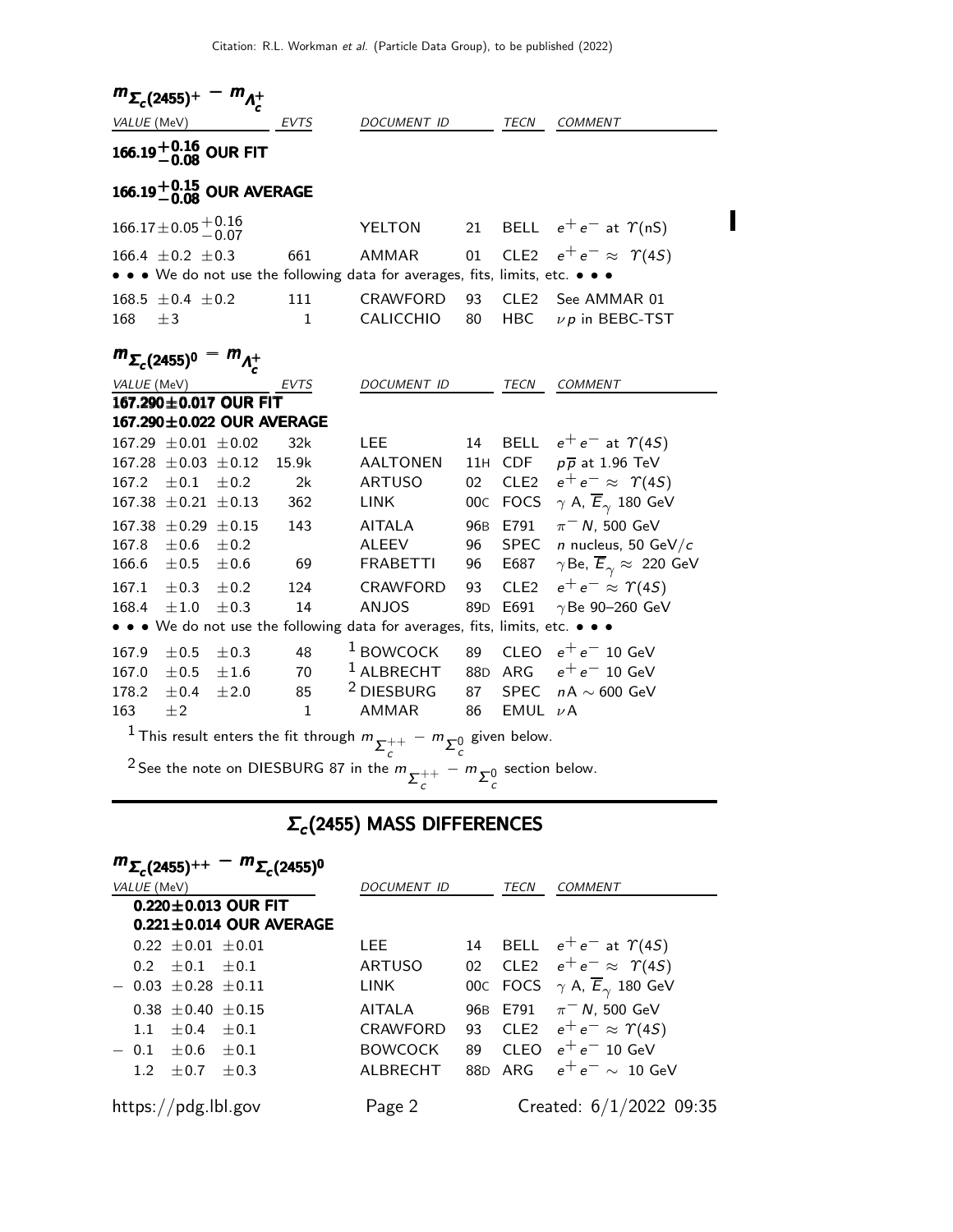- • We do not use the following data for averages, fits, limits, etc. • •
- $-10.8$   $\pm 2.9$ 3 DIESBURG 87 SPEC nA ∼ 600 GeV

 $^3$  DIESBURG 87 is completely incompatible with the other experiments, which is surprising since it agrees with them about  $m_{\Sigma_c(2455)^{++}} - m_{\Lambda_c^+}$ . We go with the majority here.

| $m_{\Sigma_c(2455)^+} - m_{\Sigma_c(2455)^0}$                                 |             |      |         |
|-------------------------------------------------------------------------------|-------------|------|---------|
| <i>VALUE</i> (MeV)                                                            | DOCUMENT ID | TECN | COMMENT |
| $-1.10^{+0.16}_{-0.08}$ OUR FIT                                               |             |      |         |
| • • • We do not use the following data for averages, fits, limits, etc. • • • |             |      |         |

 $1.4 \pm 0.5 \pm 0.3$  CRAWFORD 93 CLE2 See AMMAR 01

#### $Σ_c(2455)$  WIDTHS

| $\Sigma_c(2455)^{++}$ WIDTH                                                                            |             |                  |        |      |                                                                |  |
|--------------------------------------------------------------------------------------------------------|-------------|------------------|--------|------|----------------------------------------------------------------|--|
| <i>VALUE</i> (MeV)                                                                                     | EVTS        | DOCUMENT ID      |        | TECN | <b>COMMENT</b>                                                 |  |
| 1.89 $+0.09$ OUR AVERAGE Error includes scale factor of 1.1.                                           |             |                  |        |      |                                                                |  |
| $1.84 \pm 0.04 \pm 0.07$                                                                               | 36k         | <b>LEE</b>       |        |      | 14 BELL $e^+e^-$ at $\gamma$ (4S)                              |  |
| $2.34 \pm 0.13 \pm 0.45$                                                                               | 13.8k       | AALTONEN         |        |      | 11H CDF $p\overline{p}$ at 1.96 TeV                            |  |
| 2.3 $\pm$ 0.2 $\pm$ 0.3                                                                                | 2k          | ARTUSO           |        |      | 02 CLE2 $e^+e^- \approx \Upsilon(4S)$                          |  |
| $2.05 + 0.41 + 0.38$                                                                                   | 1110        | LINK             |        |      | 02 FOCS $\gamma$ A, $\overline{E}_{\gamma} \approx 180$ GeV    |  |
| $\Sigma_c(2455)^+$ WIDTH                                                                               |             |                  |        |      |                                                                |  |
| VALUE (MeV) CL% EVTS DOCUMENT ID TECN COMMENT                                                          |             |                  |        |      |                                                                |  |
| $2.3 \pm 0.3 \pm 0.3$<br>• • • We do not use the following data for averages, fits, limits, etc. • • • |             |                  |        |      | YELTON 21 BELL $e^+e^-$ at $\Upsilon(nS)$                      |  |
| <4.6                                                                                                   | 90          |                  |        |      | 661 AMMAR 01 CLE2 $e^+e^- \approx \Upsilon(4S)$                |  |
| $\Sigma_c(2455)^0$ WIDTH                                                                               |             |                  |        |      |                                                                |  |
| VALUE (MeV)                                                                                            | <b>EVTS</b> | DOCUMENT ID TECN |        |      | <b>COMMENT</b>                                                 |  |
| 1.83 $+0.11$ OUR AVERAGE Error includes scale factor of 1.2.                                           |             |                  |        |      |                                                                |  |
| $1.76 \pm 0.04 \begin{array}{c} +0.09 \\ -0.21 \end{array}$                                            | 32k         | <b>LEE</b>       |        |      | 14 BELL $e^+e^-$ at $\gamma$ (4S)                              |  |
| $1.65 \pm 0.11 \pm 0.49$                                                                               | 15.9k       | AALTONEN         |        |      | 11H CDF $p\overline{p}$ at 1.96 TeV                            |  |
| 2.6 $\pm$ 0.5 $\pm$ 0.3                                                                                |             | AUBERT           |        |      | 08BN BABR $B^- \rightarrow \overline{p} \Lambda_c^+ \pi^-$     |  |
| 2.5 $\pm$ 0.2 $\pm$ 0.3                                                                                | 2k          | ARTUSO           |        |      | 02 CLE2 $e^+e^- \approx \Upsilon(4S)$                          |  |
| $1.55 + 0.41 + 0.38$                                                                                   | 913         | <b>LINK</b>      | $02\,$ |      | FOCS $\quad \gamma$ A, $\overline{E}_{\gamma} \approx 180$ GeV |  |

#### $Σ_c(2455)$  DECAY MODES

 $\Lambda^+$  $c^+\pi$  is the only strong decay allowed to a  $\Sigma_c$  having this mass.

|            | Mode | Fraction $(\Gamma_i/\Gamma)$ |
|------------|------|------------------------------|
| $\Gamma_1$ |      | $\approx 100~\%$             |